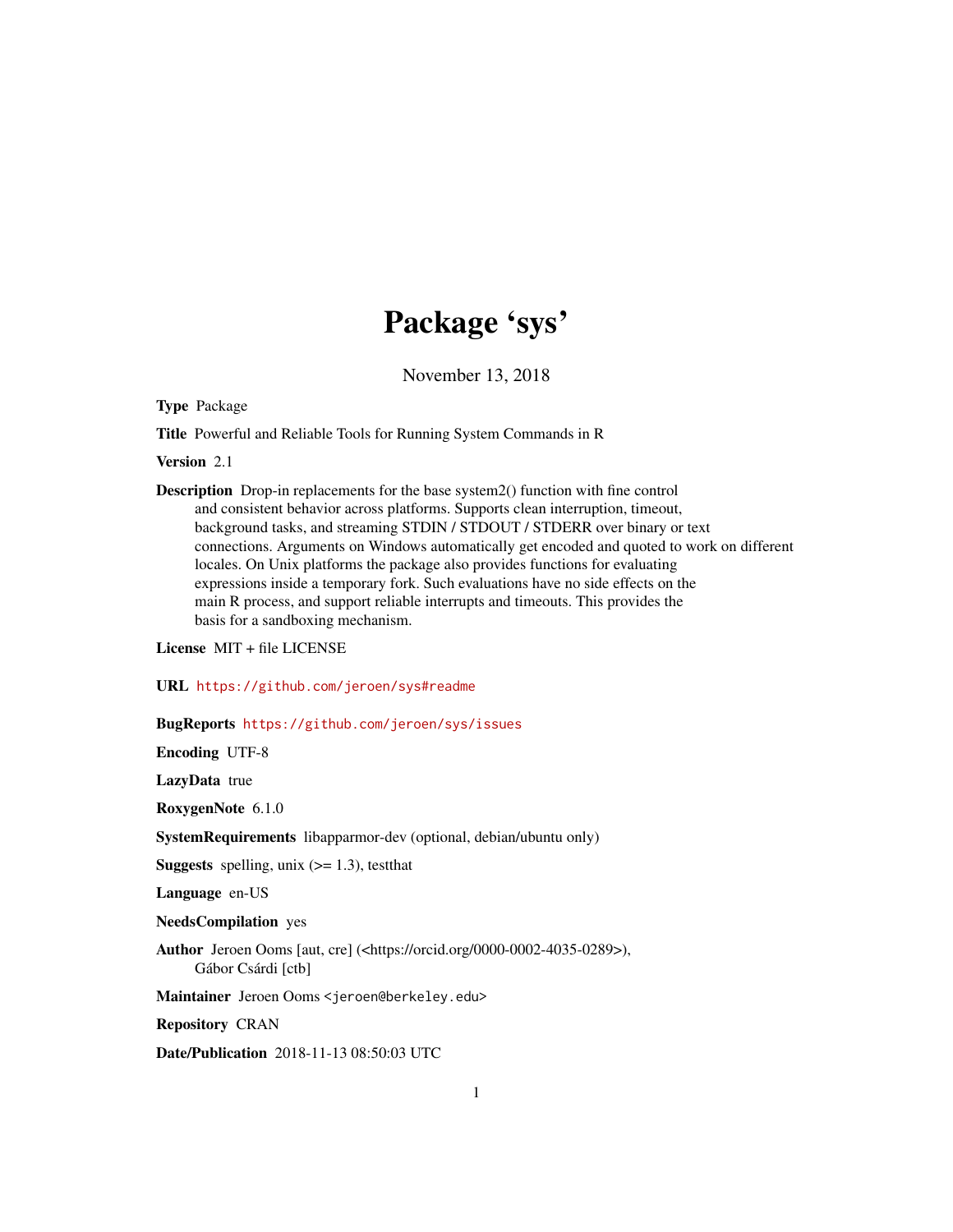### <span id="page-1-0"></span>R topics documented:

| Index |  |  |  |  |  |  |  |  |  |  |  |  |  |  |  |  |  |  |  |
|-------|--|--|--|--|--|--|--|--|--|--|--|--|--|--|--|--|--|--|--|
|       |  |  |  |  |  |  |  |  |  |  |  |  |  |  |  |  |  |  |  |
|       |  |  |  |  |  |  |  |  |  |  |  |  |  |  |  |  |  |  |  |
|       |  |  |  |  |  |  |  |  |  |  |  |  |  |  |  |  |  |  |  |
|       |  |  |  |  |  |  |  |  |  |  |  |  |  |  |  |  |  |  |  |
|       |  |  |  |  |  |  |  |  |  |  |  |  |  |  |  |  |  |  |  |

<span id="page-1-1"></span>

eval\_safe *Safe Evaluation*

#### Description

Evaluates an expression in a temporary fork and returns the value without any side effects on the main R session. For [eval\\_safe\(\)](#page-1-1) the expression is wrapped in additional R code to handle errors and graphics.

#### Usage

```
eval_safe(expr, tmp = tempfile("fork"), std_out = stdout(),
  std_error = stderr(), timeout = 0, priority = NULL, uid = NULL,
  gid = NULL, rlimits = NULL, profile = NULL, device = pdf)
eval_fork(expr, tmp = tempfile("fork"), std_out = stdout(),
  std_error = stderr(), timeout = 0)
```
#### Arguments

| expr     | expression to evaluate                                                                                                                                                              |
|----------|-------------------------------------------------------------------------------------------------------------------------------------------------------------------------------------|
| tmp      | the value of tempdir() inside the forked process                                                                                                                                    |
| std_out  | if and where to direct child process STDOUT. Must be one of TRUE, FALSE, file-<br>name, connection object or callback function. See section on Output Streams<br>below for details. |
| std_err  | if and where to direct child process STDERR. Must be one of TRUE, FALSE, file-<br>name, connection object or callback function. See section on Output Streams<br>below for details. |
| timeout  | maximum time in seconds to allow for call to return                                                                                                                                 |
| priority | (integer) priority of the child process. High value is low priority. Non root user<br>may only raise this value (decrease priority)                                                 |
| uid      | evaluate as given user (uid or name). See unix::setuid(), only for root.                                                                                                            |
| gid      | evaluate as given group (gid or name). See $unix$ : $setgid()$ only for root.                                                                                                       |
| rlimits  | named vector/list with rlimit values, for example: $c$ (cpu = 60, fsize = 1e6).                                                                                                     |
| profile  | AppArmor profile, see RAppArmor::aa_change_profile(). Requires the RAppArmor<br>package (Debian/Ubuntu only)                                                                        |
| device   | graphics device to use in the fork, see dev.new()                                                                                                                                   |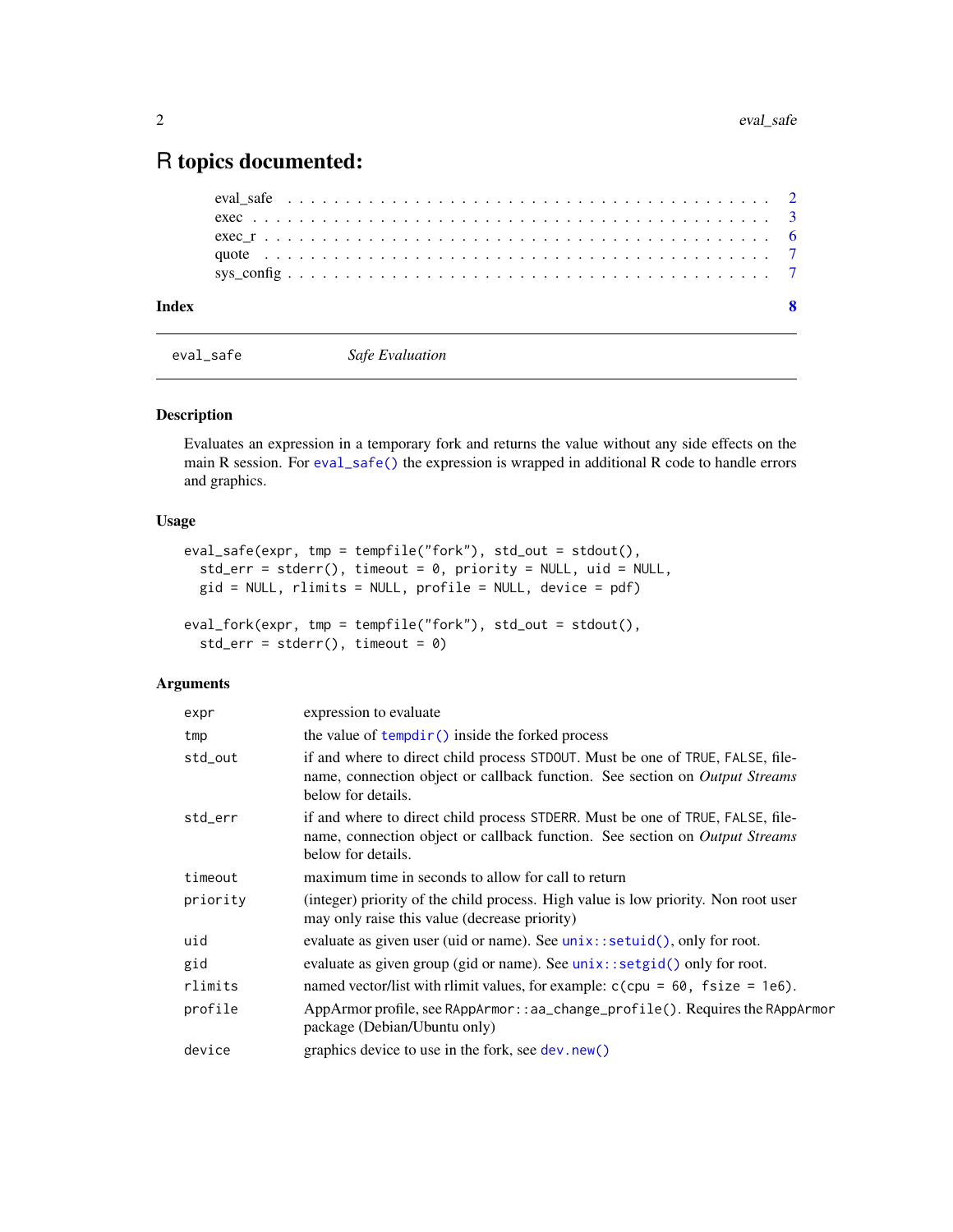<span id="page-2-0"></span> $e^{\lambda}$  and  $\lambda$  3

#### Details

Some programs such as Java are not fork-safe and cannot be called from within a forked process if they have already been loaded in the main process. On MacOS any software calling CoreFoundation functionality might crash within the fork. This includes libcurl which has been built on OSX against native SecureTransport rather than OpenSSL for https connections. The same limitations hold for e.g. parallel:: mcparallel().

#### Examples

```
#Only works on Unix
if(.Platform$0S.type == "unix")# works like regular eval:
eval_safe(rnorm(5))
# Exceptions get propagated
test <- function() { doesnotexit() }
tryCatch(eval_safe(test()), error = function(e){
  cat("oh no!", e$message, "\n")
})
# Honor interrupt and timeout, even inside C evaluations
try(eval_safe(svd(matrix(rnorm(1e8), 1e4)), timeout = 2))
# Capture output
outcon <- rawConnection(raw(0), "r+")
eval_safe(print(sessionInfo()), std_out = outcon)
cat(rawToChar(rawConnectionValue(outcon)))
close(outcon)
}
```
<span id="page-2-2"></span>exec *Running System Commands*

#### <span id="page-2-1"></span>Description

Powerful replacements for[system2](#page-0-0) with support for interruptions, background tasks and fine grained control over STDOUT / STDERR binary or text streams.

#### Usage

```
exec_wait(cmd, args = NULL, std_out = stdout(), std_err = stderr(),
  std_in = NULL, timeout = 0)exec_background(cmd, args = NULL, std_out = TRUE, std_err = TRUE,
  std_in = NULL)exec_internal(cmd, args = NULL, std_in = NULL, error = TRUE,
```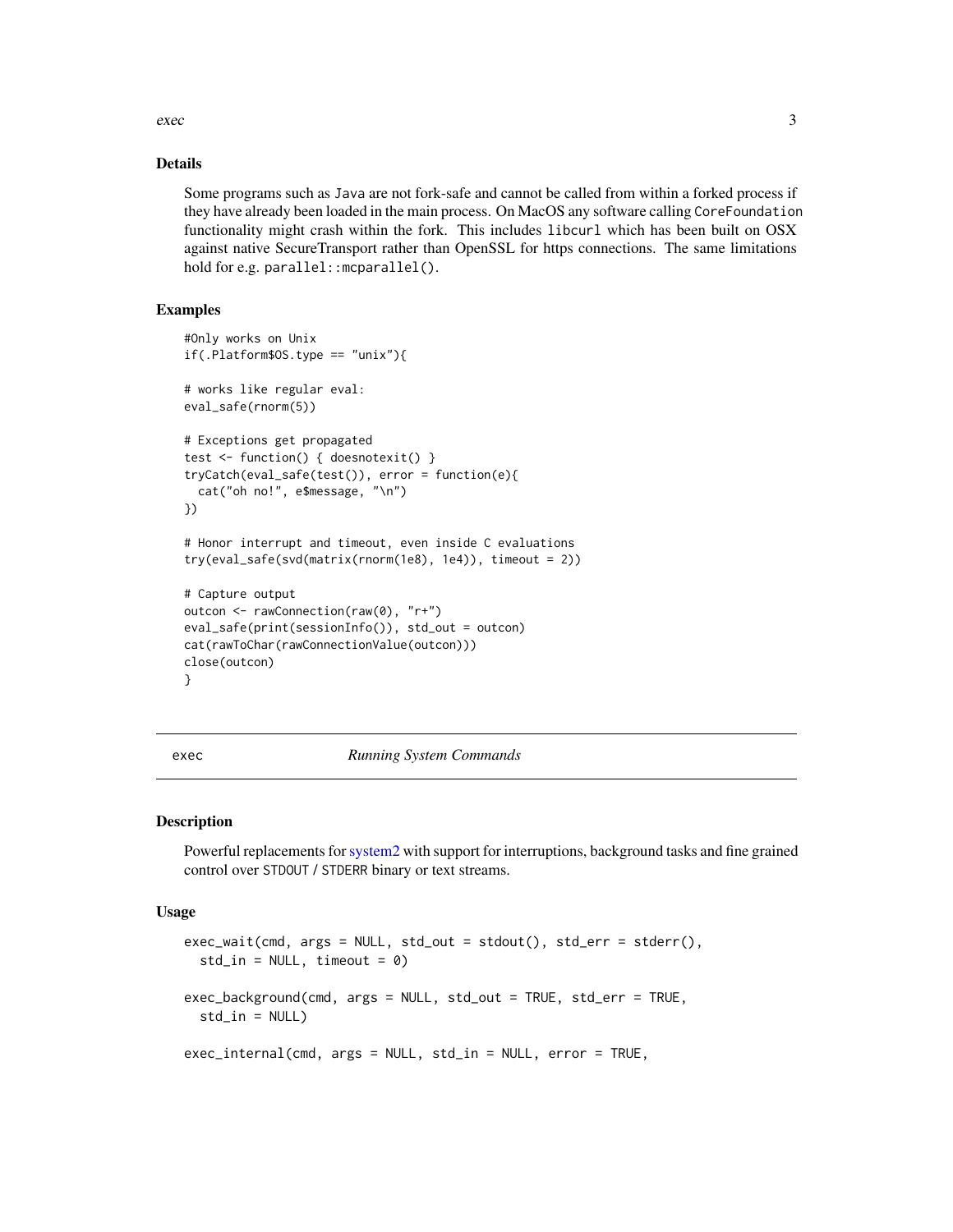```
timeout = 0)
```
 $exec\_status(pid, wait = TRUE)$ 

#### Arguments

| cmd     | the command to run. Either a full path or the name of a program on the PATH. On<br>Windows this is automatically converted to a short path using Sys.which, unless<br>wrapped in $I()$ .   |
|---------|--------------------------------------------------------------------------------------------------------------------------------------------------------------------------------------------|
| args    | character vector of arguments to pass. On Windows these automatically get<br>quoted using windows_quote, unless the value is wrapped in $I(.)$ .                                           |
| std_out | if and where to direct child process STDOUT. Must be one of TRUE, FALSE, file-<br>name, connection object or callback function. See section on <i>Output Streams</i><br>below for details. |
| std_err | if and where to direct child process STDERR. Must be one of TRUE, FALSE, file-<br>name, connection object or callback function. See section on <i>Output Streams</i><br>below for details. |
| std_in  | file path to map std_in                                                                                                                                                                    |
| timeout | maximum time in seconds                                                                                                                                                                    |
| error   | automatically raise an error if the exit status is non-zero.                                                                                                                               |
| pid     | integer with a process ID                                                                                                                                                                  |
| wait    | block until the process completes                                                                                                                                                          |

#### Details

Each value within the args vector will automatically be quoted when needed; you should not quote arguments yourself. Doing so anyway could lead to the value being quoted twice on some platforms.

The exec\_wait function runs a system command and waits for the child process to exit. When the child process completes normally (either success or error) it returns with the program exit code. Otherwise (if the child process gets aborted) R raises an error. The R user can interrupt the program by sending SIGINT (press ESC or CTRL+C) in which case the child process tree is properly terminated. Output streams STDOUT and STDERR are piped back to the parent process and can be sent to a connection or callback function. See the section on *Output Streams* below for details.

The exec\_background function starts the program and immediately returns the PID of the child process. This is useful for running a server daemon or background process. Because this is nonblocking, std\_out and std\_out can only be TRUE/FALSE or a file path. The state of the process can be checked with exec\_status which returns the exit status, or NA if the process is still running. If wait = TRUE then exec\_status blocks until the process completes (but can be interrupted). The child can be killed with [tools::pskill.](#page-0-0)

The exec\_internal function is a convenience wrapper around exec\_wait which automatically captures output streams and raises an error if execution fails. Upon success it returns a list with status code, and raw vectors containing stdout and stderr data (use [rawToChar](#page-0-0) for converting to text).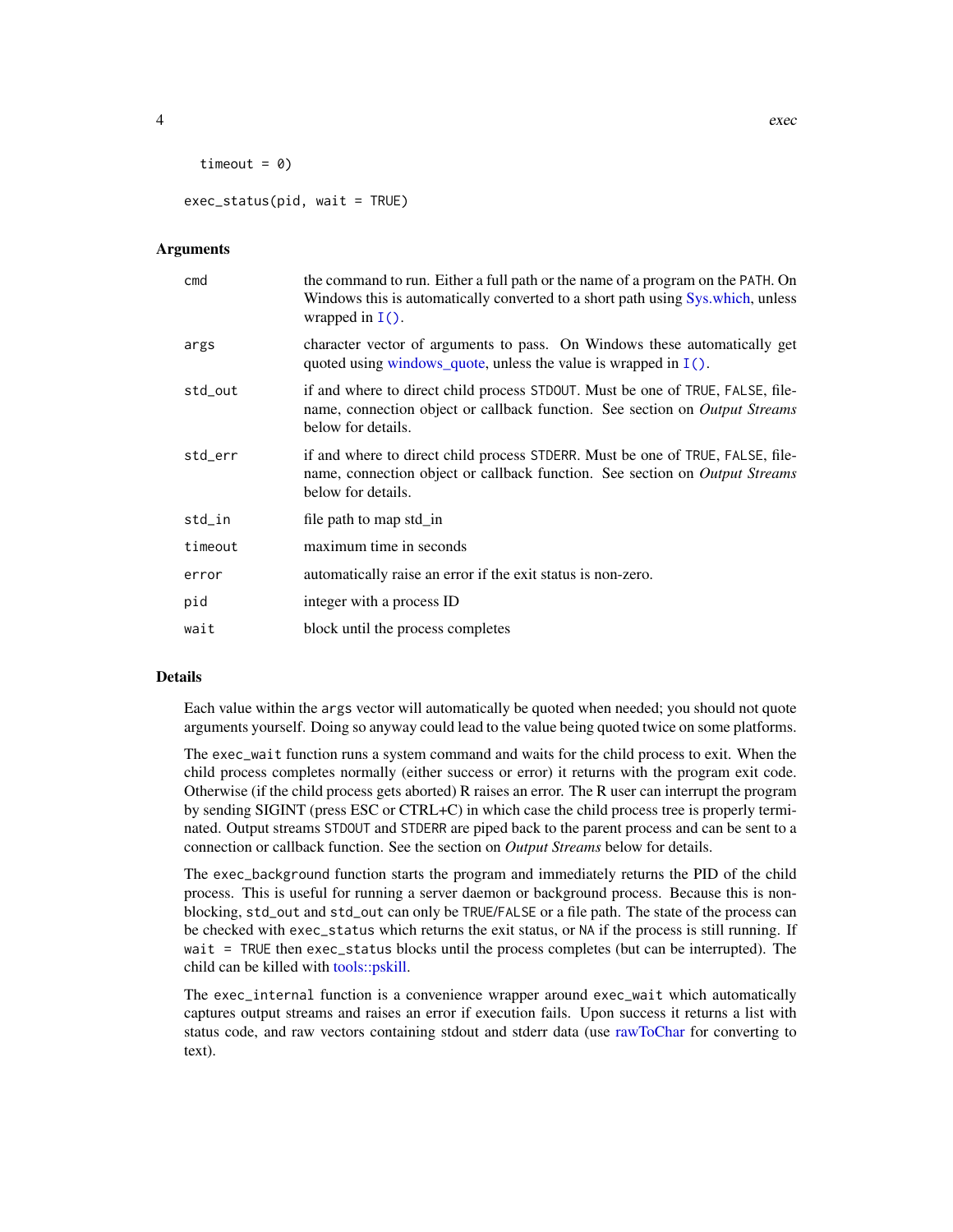<span id="page-4-0"></span>exec 5

#### Value

exec\_background returns a pid. exec\_wait returns an exit code. exec\_internal returns a list with exit code, stdout and stderr strings.

#### Output Streams

The std\_out and std\_err parameters are used to control how output streams of the child are processed. Possible values for both foreground and background processes are:

- TRUE: print child output in R console
- FALSE: suppress output stream
- *string*: name or path of file to redirect output

In addition the exec\_wait function also supports the following std\_out and std\_err types:

- *connection* a writable R [connection](#page-0-0) object such as [stdout](#page-0-0) or [stderr](#page-0-0)
- *function*: callback function with one argument accepting a raw vector (use [rawToChar](#page-0-0) to convert to text).

When using exec\_background with std\_out = TRUE or std\_err = TRUE on Windows, separate threads are used to print output. This works in RStudio and RTerm but not in RGui because the latter has a custom I/O mechanism. Directing output to a file is usually the safest option.

#### See Also

Base [system2](#page-0-0) and [pipe](#page-0-0) provide other methods for running a system command with output.

Other sys: [exec\\_r](#page-5-1)

#### Examples

```
# Run a command (interrupt with CTRL+C)
status <- exec_wait("date")
```

```
# Capture std/out
out <- exec_internal("date")
print(out$status)
cat(rawToChar(out$stdout))
```

```
if(nchar(Sys.which("ping"))){
```

```
# Run a background process (daemon)
pid <- exec_background("ping", "localhost")
```

```
# Kill it after a while
Sys.sleep(2)
tools::pskill(pid)
```

```
# Cleans up the zombie proc
exec_status(pid)
rm(pid)
}
```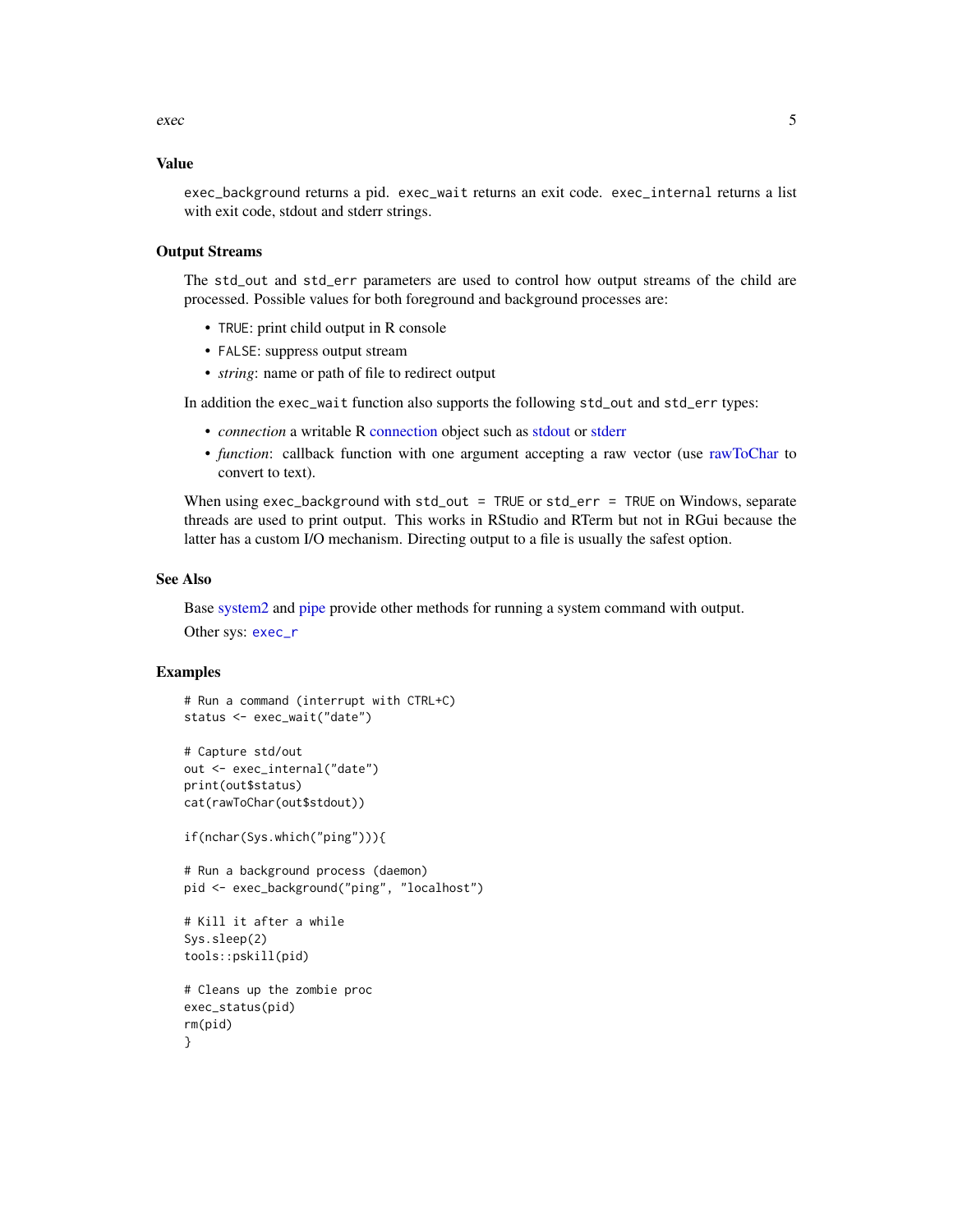<span id="page-5-1"></span><span id="page-5-0"></span>

#### Description

Convenience wrappers for [exec\\_wait](#page-2-1) and [exec\\_internal](#page-2-1) that shell out to R itself: R.home("bin/R").

#### Usage

```
r_wait(args = "--vanilla", std_out = stdout(), std_err = stderr(),
  std_in = NULL)r_internal(args = "--vanilla", std_in = NULL, error = TRUE)
r_background(args = "--vanilla", std_out = TRUE, std_err = TRUE,
 std_in = NULL)
```
#### Arguments

| args    | command line arguments for R                                                                                                                                                               |
|---------|--------------------------------------------------------------------------------------------------------------------------------------------------------------------------------------------|
| std_out | if and where to direct child process STDOUT. Must be one of TRUE, FALSE, file-<br>name, connection object or callback function. See section on <i>Output Streams</i><br>below for details. |
| std_err | if and where to direct child process STDERR. Must be one of TRUE, FALSE, file-<br>name, connection object or callback function. See section on <i>Output Streams</i><br>below for details. |
| std_in  | a file to send to stdin, usually an R script (see examples).                                                                                                                               |
| error   | automatically raise an error if the exit status is non-zero.                                                                                                                               |
|         |                                                                                                                                                                                            |

#### Details

This is a simple but robust way to invoke R commands in a separate process. Use the [callr](https://cran.r-project.org/package=callr) package if you need more sophisticated control over (multiple) R process jobs.

#### See Also

Other sys: [exec](#page-2-2)

#### Examples

```
# Hello world
r_wait("--version")
# Run some code
r_wait(c('--vanilla', '-q', '-e', 'sessionInfo()'))
# Run a script via stdin
```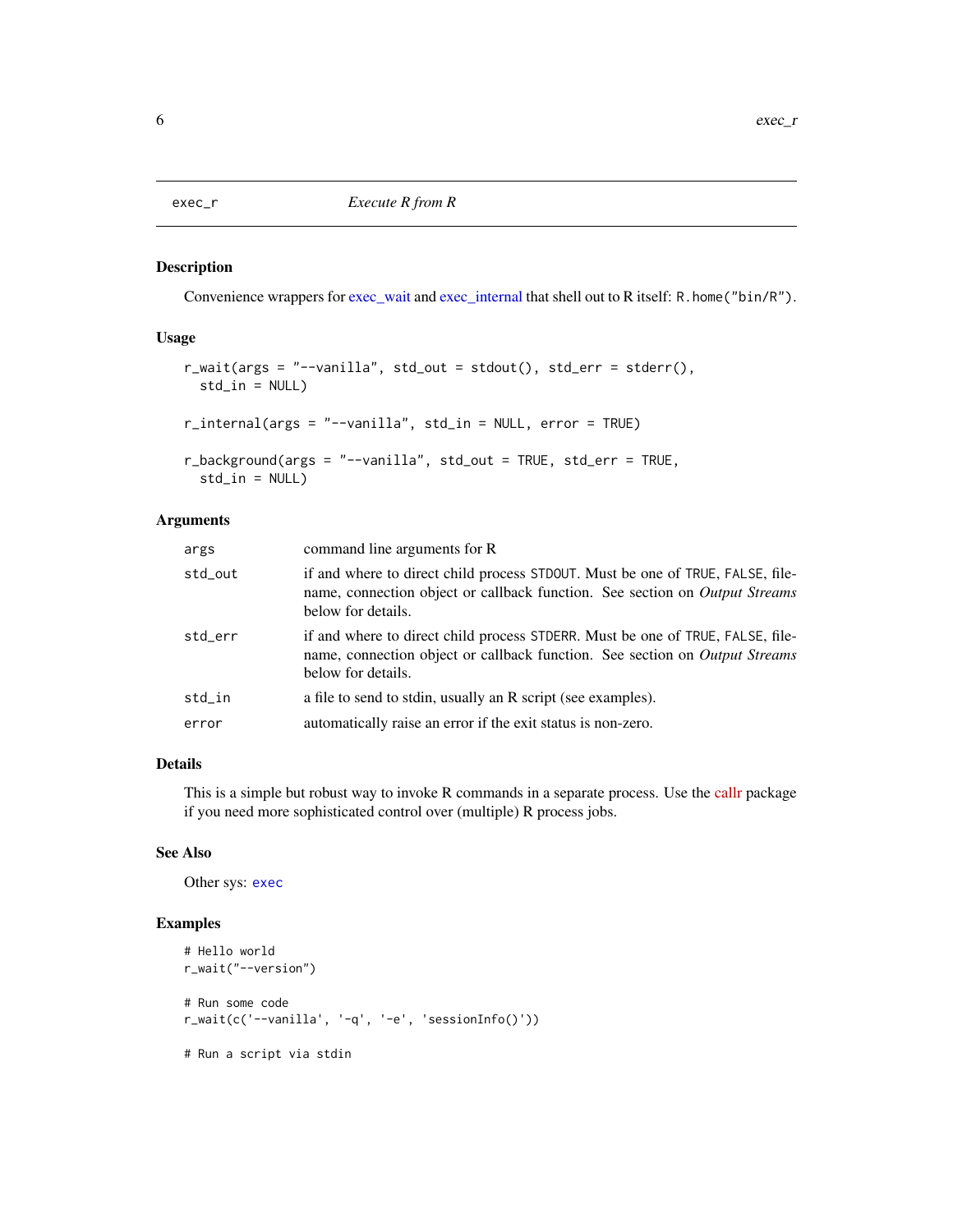#### <span id="page-6-0"></span>quote  $\sim$  7

```
tmp <- tempfile()
writeLines(c("x < -rnorm(100)", "mean(x)"), con = tmp)r_wait(std_in = tmp)
```
#### quote *Quote arguments on Windows*

#### <span id="page-6-1"></span>Description

Quotes and escapes shell arguments when needed so that they get properly parsed by most Windows programs. Algorithm is ported to R from [libuv.](https://github.com/libuv/libuv/blob/v1.23.0/src/win/process.c#L454-L524)

#### Usage

windows\_quote(args)

#### Arguments

args character vector with arguments

sys\_config *Package config*

#### Description

Shows which features are enabled in the package configuration.

#### Usage

sys\_config()

aa\_config()

#### Examples

sys\_config()